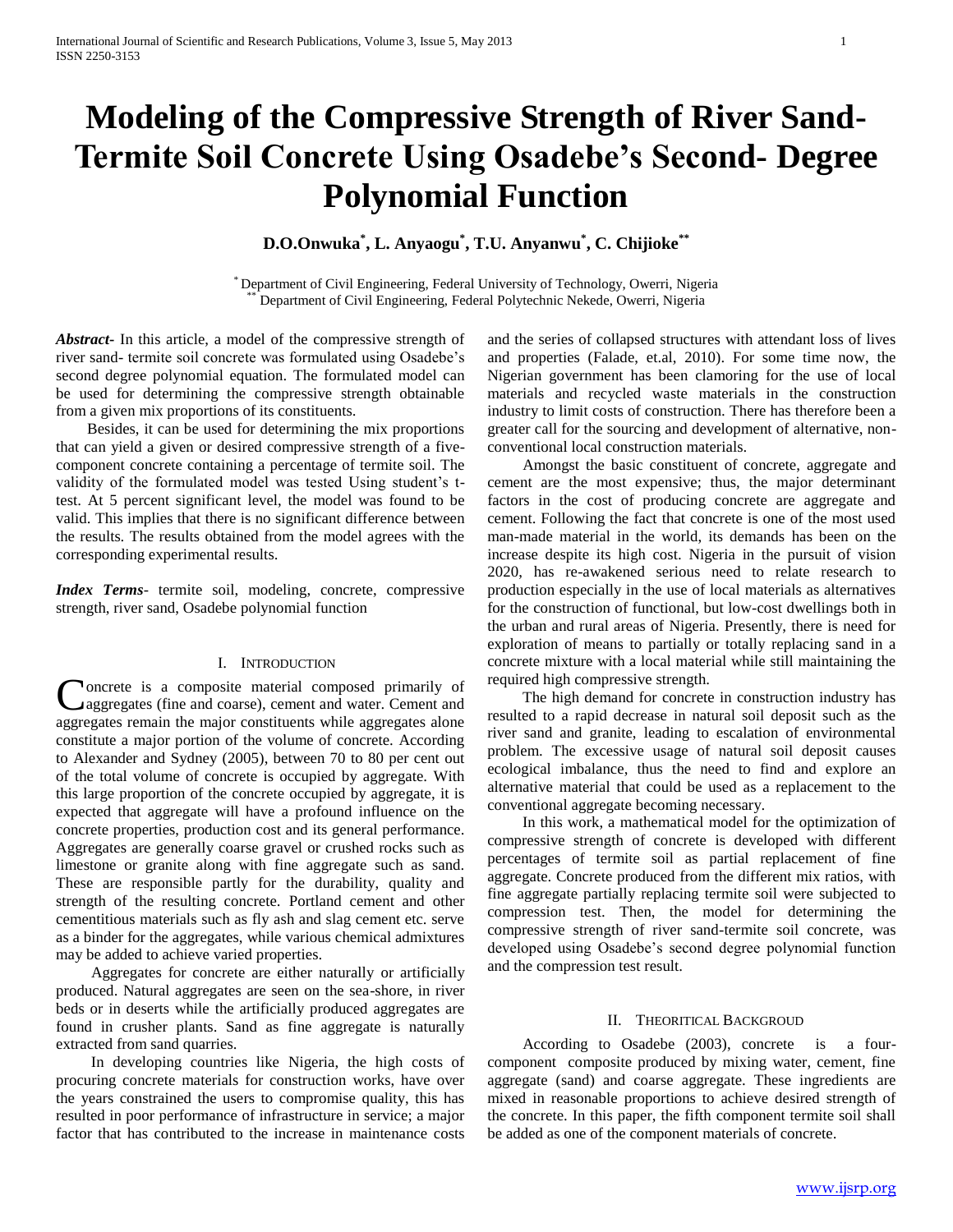Let us consider an arbitrary amount 'S' of a given concrete mixture and let the portion of the  $i<sup>th</sup>$  component of the five constituent materials of the concrete be  $S_i$ , (where i= 1, 2, 3, 4, 5). This was carried out with the principle of absolute mass.

Thus,  

$$
S_1 + S_2 + S_3 + S_4 + S_5 = S
$$
 (1)

where  $S_1$ ,  $S_2$ ,  $S_3$ ,  $S_4$  and  $S_5$  are the quantities of water, cement, river Sand, termite soil and coarse aggregate. Dividing Eqn(1) through by  $S$ , gives:

$$
\frac{S_1}{S} + \frac{S_2}{S} + \frac{S_3}{S} + \frac{S_4}{S} + \frac{S_5}{S} = 1
$$

where  $\boldsymbol{S}$  is the fractional proportion of the i<sup>th</sup> constituent component of the concrete mixture.

$$
\frac{S_i}{\text{Let } S} = Z_{i, \qquad (3)
$$

Substituting Eqn (3) into Eqn (2) yields:

$$
Z_1 + Z_2 + Z_3 + Z_4 + Z_5 = 1 \tag{4}
$$

where  $Z_1, Z_2, Z_3, Z_4$  and  $Z_5$  are fractional proportions of water, cement, river sand, termite soil and coarse aggregate respectively. In general, for any given concrete mixture, exists a vector  $Z(\mathbf{Z}_1, \mathbf{Z}_2, \mathbf{Z}_3, \mathbf{Z}_4)$ . In this paper where five component materials are considered, the vector is transformed to  $Z(\mathbf{Z_1}, \mathbf{Z_2})$ 

 $Z_3$ ,  $Z_4$ ,  $Z_5$ ) whose elements satisfy Eqn (4). Also, for each value of  $Z_i$ , the following inequality holds:

$$
Z_i > 0 \tag{5}
$$

 It is important to note that the proportion of relative constituent ingredient of concrete govern the strength of the concrete at its hardened state. Thus, the compressive strength, Y, of concrete can be expressed mathematically using Eqn (6) as:

$$
Y = f(Z_1, Z_2, Z_3, Z_4, Z_5) \tag{6}
$$

where  $f(Z_1, Z_2, Z_3, Z_4, Z_5)$  is a multi-variate response function whose variables  $Z_i$  are subject to the constraints defined in Eqns (4) and (5).

#### **2.1 Osadebe's regression equation**

 This theory assumed that the response function is continuous and differentiable with respect to its variables,  $Z_i$ , hence, it can be expanded using Taylor's series in the neighbourhood of a chosen point as follows:

$$
f(Z) = \sum f^{m}(Z^{(0)}) + \frac{(Z_i - Z^{(0)})}{m!}
$$
  
for  $0 \le m \le \infty$ 

 where m is the degree of polynomial of the response function and  $f(Z)$  is the response function. Expanding Eqn (7) to the second order yields:

$$
f(Z) = f(Z^{(0)}) + \sum_{i=1}^{5} \frac{\partial f(Z^{(0)})}{\partial Z_i} (Z_i - Z_i^{(0)}) + \frac{1}{2}! \sum_{i=1}^{4} \sum_{j=1}^{5} \frac{\partial^2 f(Z^{(0)})}{\partial Z_i \partial Z_j} (Z_i - Z_i^{(0)}) (Z_j - Z_j^{(0)}) + \frac{1}{2}! \sum_{i=1}^{5} \frac{\partial^2 f(Z^{(0)})}{\partial Z_i^2} (Z_i - Z_i^{(0)})^2 + \cdots
$$
\n(8)

The point,  $\sim$  will be chosen as the origin for convenience sake without loss of generality of the formulation. The predictor,  $\mathbf{z}_i$  is not the actual portion of the mixture component, rather, it is Consequently, the origin,  $Z^{(0)} = 0$ , implies that:

$$
Z_1^{(0)} = 0, \ Z_2^{(0)} = 0, \ Z_3^{(0)} = 0, \ Z_4^{(0)} = 0, \ Z_5^{(0)} = 0
$$
\n
$$
L_{\text{et:}} b_0 = f(0) \Bigg| b_i = \frac{\partial f(0)}{\partial z_i} b_{ij} = \frac{\partial^2 f(0)}{\partial z_i \partial z_j} b_{ii} = \frac{\partial^2 f(0)}{\partial z_i^2}
$$
\n(9)

Then, Eqn (8) can be rewritten as follows:

the ratio of the actual portions to the quantity of concrete. For convenience sake, let  $Z_i$  be called the term of "fractional" portion". The actual portions of the mixture components are S<sub>i</sub>.

www.ijsrp.org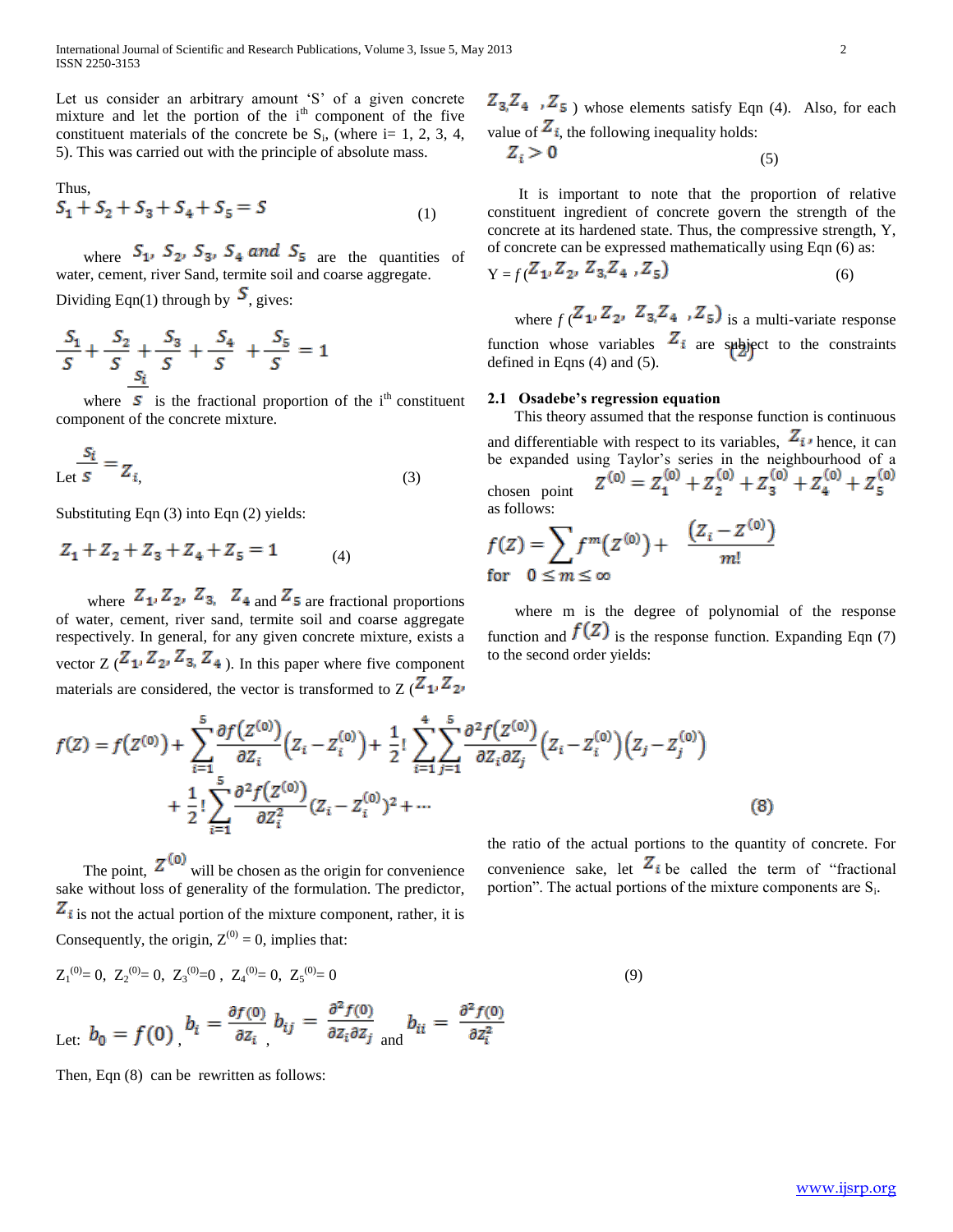International Journal of Scientific and Research Publications, Volume 3, Issue 5, May 2013 3 ISSN 2250-3153

$$
f(0) = b_0 + \sum_{i=1}^{5} b_i Z_i + \sum_{i=1}^{4} \sum_{j=1}^{5} b_{ij} Z_i Z_j + \sum_{i=1}^{5} b_{ii} Z_i^2 + \cdots
$$
 (10)

Multiplying Eqn  $(4)$  by  $b_0$ , gives the following expression:  $b_0 = b_0 Z_1 + b_0 Z_2 + b_0 Z_3 + b_0 Z_4 + b_0 Z_5$  (11)

Similarly, multiplying Eqn (4) by  $Z_i$  will give the following expression:

| $Z_1 = Z_1^2 + Z_1 Z_2 + Z_1 Z_3 + Z_1 Z_4 + Z_1 Z_5$ | (12a) |
|-------------------------------------------------------|-------|
| $Z_2 = Z_1 Z_2 + Z_2^2 + Z_2 Z_3 + Z_2 Z_4 + Z_2 Z_5$ | (12b) |
| $Z_3 = Z_1 Z_3 + Z_2 Z_3 + Z_3^3 + Z_3 Z_4 + Z_3 Z_5$ | (12c) |
| $Z_4 = Z_1 Z_4 + Z_2 Z_4 + Z_4 Z_3 + Z_4^2 + Z_4 Z_5$ | (12d) |
| $Z_5 = Z_1 Z_5 + Z_2 Z_5 + Z_3 Z_5 + Z_4 Z_5 + Z_5^2$ | (12e) |

Rearranging Eqns (12a) to (12e), the expression for  $Z_i^2$  becomes;

| $Z_1^2 = Z_1 - Z_1 Z_2 - Z_1 Z_3 - Z_1 Z_4 - Z_1 Z_5$ | (13a) |
|-------------------------------------------------------|-------|
| $Z_2^2 = Z_2 - Z_1 Z_2 - Z_2 Z_3 - Z_2 Z_4 - Z_2 Z_5$ | (13b) |
| $Z_3^2 = Z_3 - Z_1Z_3 - Z_2Z_3 - Z_3Z_4 - Z_3Z_5$     | (13c) |
| $Z_4^2 = Z_4 - Z_1Z_4 - Z_2Z_4 - Z_3Z_4 - Z_4Z_5$     | (13d) |
| $Z_5^2 = Z_5 - Z_1Z_5 - Z_2Z_5 - Z_3Z_5 - Z_4Z_5$     | (13e) |

Substituting Eqn (13a) to (13e) into Eqn (10) and setting  $f(0) = Y$  will give in the expanded form below:

$$
Y = b_0 Z_1 + b_0 Z_2 + b_0 Z_3 + b_0 Z_4 + b_0 Z_5 + b_1 Z_1 + b_2 Z_2 + b_3 Z_3 + b_4 Z_4 + b_5 Z_5 + b_{12} Z_1 Z_2 +b_{13} Z_1 Z_1 Z_3 + b_{14} Z_1 Z_4 + b_{15} Z_1 Z_5 + b_{23} Z_2 Z_3 + b_{24} Z_2 Z_4 + b_{25} Z_2 Z_5 + b_{34} Z_3 Z_4 +b_{35} Z_3 Z_5 + b_{45} Z_4 Z_5 + b_{11} (Z_1 - Z_1 Z_2 - Z_1 Z_3 - Z_1 Z_4 - Z_1 Z_5) +b_{22} (Z_2 - Z_1 Z_2 - Z_2 Z_3 - Z_2 Z_4 - Z_2 Z_5) + b_{33} (Z_3 - Z_1 Z_3 - Z_2 Z_3 - Z_3 Z_4 - Z_3 Z_5) +b_{44} (Z_4 - Z_1 Z_4 - Z_2 Z_4 - Z_3 Z_4 - Z_4 Z_5) - b_{55} (Z_5 - Z_1 Z_5 - Z_2 Z_5 - Z_3 Z_5 - Z_4 Z_5)
$$
(14a)

Factorizing Eqn (14a) gives  
\n
$$
Y = Z_1(b_0 + b_1 + b_{11}) + Z_2(b_0 + b_2 + b_{22}) + Z_3(b_0 + b_3 + b_{33}) + Z_4(b_0 + b_4 + b_{44}) + Z_5(b_0 + b_5 + b_{55})
$$
\n
$$
+ Z_1Z_2(b_{12} - b_{11} - b_{22}) + Z_1Z_3(b_{13} - b_{11} - b_{33}) + Z_1Z_4(b_{14} - b_{11} - b_{44})
$$
\n
$$
+ Z_1Z_5(b_{15} - b_{11} - b_{55}) + Z_2Z_3(b_{23} - b_{22} - b_{33}) + Z_2Z_4(b_{24} - b_{22} - b_{44})
$$
\n
$$
+ Z_2Z_5(b_{25} - b_{22} - b_{55}) + Z_3Z_4(b_{34} - b_{33} - b_{44}) + Z_3Z_5(b_{35} - b_{33} - b_{55})
$$
\n
$$
+ Z_4Z_5(b_{45} - b_{44} - b_{55})
$$
\n(14b)

The summation of the constants is equal to a constant thus; let

$$
\alpha_i = b_0 + b_i + b_{ii} \text{ and } \alpha_{ij} = b_{ij} + b_{ii} + b_{jj} \tag{15}
$$

Eqn (14b) becomes:

$$
Y = \frac{\alpha_{1}Z_{1} + \alpha_{2}Z_{2} + \alpha_{3}Z_{3} + \alpha_{4}Z_{4} + \alpha_{5}Z_{5} + \alpha_{12}Z_{1}Z_{2} + \alpha_{13}Z_{1}Z_{3} + \alpha_{14}Z_{1}Z_{4} + \alpha_{15}Z_{1}Z_{5} + \alpha_{23}Z_{2}Z_{3} + \alpha_{24}Z_{2}Z_{4} + \alpha_{5}Z_{2}Z_{5} + \alpha_{5}Z_{3}Z_{3}Z_{4} + \alpha_{5}Z_{3}Z_{3}Z_{5} + \alpha_{45}Z_{4}Z_{5}
$$
\n(16a)

Rewriting Eqn (16a) in a compact form, gives:<br> $\frac{5}{5}$ 

$$
Y = \sum_{i=1}^{5} \alpha_i Z_i + \sum_{1 \le i \le j}^{\infty} \alpha_{ij} Z_i Z_j \tag{16b}
$$

And, Y is the response function at any point of observation  $Z_i$  and  $Z_j$  are the predictors, and  $\alpha_{i}$  and  $\alpha_{ij}$  are the coefficients of the regression equation.

## **2.2 The Coefficients of the Regression Equation**

Let the  $n^{th}$  response (compressive strength at  $n^{th}$  observation point) be Y<sup>(n)</sup> and the vector of the corresponding set of variables be as follows:

 $Z^{(n)} = (Z_1^{(n)}, Z_2^{(n)}, Z_3^{(n)}, Z_4^{(n)}, Z_5^{(n)})$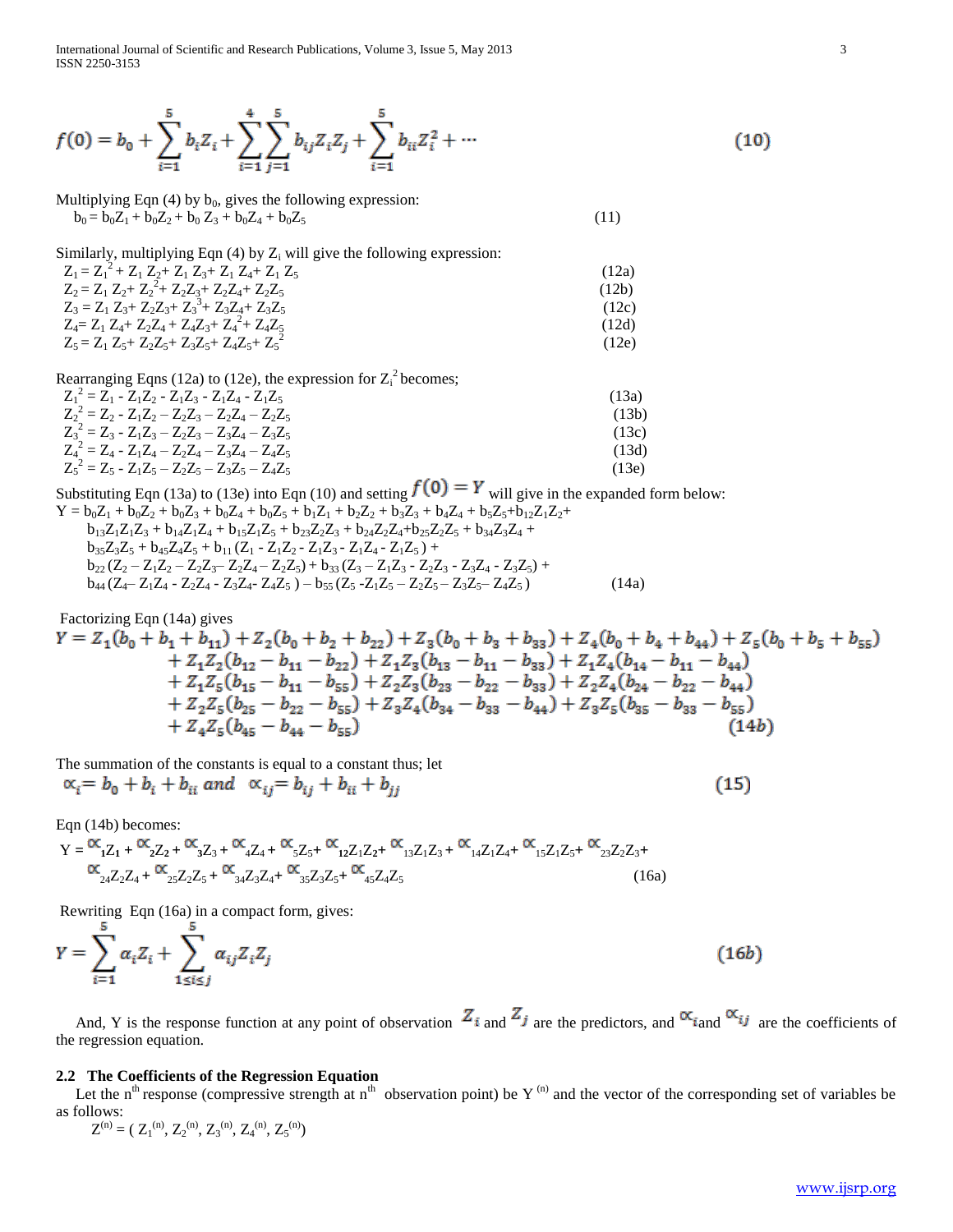International Journal of Scientific and Research Publications, Volume 3, Issue 5, May 2013 4 ISSN 2250-3153

Different points of observation will have different predictor at constant coefficient. At n<sup>th</sup> observation point, the response function,  $Y^{(n)}$ , will correspond with the predictors  $Z_i^{(n)}$ . Thus,

$$
Y^{(n)} = \sum_{i=1}^{5} \alpha_i Z_i^{(n)} + \sum_{1 \le i \le j}^{5} \alpha_{ij} Z_i Z_j^{(n)}
$$
(16)

Where  $1 \le i \le j \le 5$  and n= 1, 2, 3,..., 15 Eqn (16) can be written in a matrix form as,  $[Y^{(n)}] = [Z^{(n)}] \begin{bmatrix} \alpha \\ 1 \end{bmatrix}$  (17)

Expanding Eqn (17) yields:

$$
\mathbf{Y}^{(1)} = \begin{bmatrix} Z_1^{(1)} & Z_2^{(1)} & Z_3^{(1)} & \dots & Z_4^{(1)}Z_5^{(1)} & \mathbf{X}_1 \\ Z_1^{(2)} & Z_2^{(2)} & Z_3^{(2)} & \dots & Z_4^{(2)}Z_5^{(2)} & \mathbf{X}_2 \\ Z_1^{(3)} & Z_2^{(3)} & Z_3^{(3)} & \dots & Z_4^{(3)}Z_5^{(3)} & \mathbf{X}_3 \\ \vdots & \vdots & \vdots & \ddots & \vdots & \vdots \\ Z_1^{(15)} & Z_2^{(15)} & Z_3^{(15)} & \dots & Z_4^{(15)}Z_5^{(15)} & \mathbf{X}_4 \\ \end{bmatrix}
$$
 (18)

The actual mixture proportions  $S_i^{(n)}$  and the corresponding fractional portions,  $Z_i^{(n)}$  are shown in Table 1. And the values of the constant coefficient  $\alpha$  in Eqn (17) are determined with the values of Y<sup>(n)</sup> and Z<sup>(n)</sup>. Rearranging Eqn (17) gives

$$
\begin{bmatrix} \mathbf{C}^{\mathbf{C}} \end{bmatrix} = \begin{bmatrix} \mathbf{Z}^{(n)} \end{bmatrix}^{\mathbf{1}} \begin{bmatrix} \mathbf{Y}^{(n)} \end{bmatrix} \tag{19}
$$

Expressing equation (19) in expanded form yields:

$$
\begin{pmatrix}\n\alpha_1 \\
\alpha_2 \\
\alpha_3 \\
\alpha_4\n\end{pmatrix} = \begin{pmatrix}\nZ_1^{(1)} & Z_2^{(1)} & Z_3^{(1)} & \dots & Z_4^{(1)}Z_5^{(1)} & Y^{(1)} \\
Z_1^{(2)} & Z_2^{(2)} & Z_3^{(2)} & \dots & Z_4^{(2)}Z_5^{(2)} & Y^{(2)} \\
Z_1^{(3)} & Z_2^{(3)} & Z_3^{(3)} & \dots & Z_4^{(3)}Z_5^{(3)} & Y^{(3)} \\
Z_1^{(15)} & Z_2^{(15)} & Z_3^{(15)} & \dots & Z_4^{(15)}Z_5^{(15)} & Y^{(15)} \\
Z_1^{(15)} & Z_2^{(15)} & Z_3^{(15)} & \dots & Z_4^{(15)}Z_5^{(15)} & Y^{(15)}\n\end{pmatrix}
$$
\n(20)

The values of  $\alpha_{1}$  to  $\alpha_{45}$  are obtained from Eqn (20) and substituted into Enq. (16a) to obtain the regression equation. The values of  $Z^{(n)}$ ] matrix are shown in Table 2 and the values of the inverse of  $[Z^{(n)}]$  matrix are presented in Table 3; while the values of  $[Y^{(n)}]$ matrix are obtained from the experimental investigation.

## III. MATERIALS

The materials used for the laboratory test included:

(i) Water that is good for drinking obtained from a borehole at the premises of Federal University of Technology Owerri , Imo State, Nigeria. The water was clean, fresh and free from dirt, unwanted chemicals or rubbish that may affect the desired quality of concrete.

(ii) Ibeto cement, a brand of ordinary Portland cement that conforms to BS 12(1978)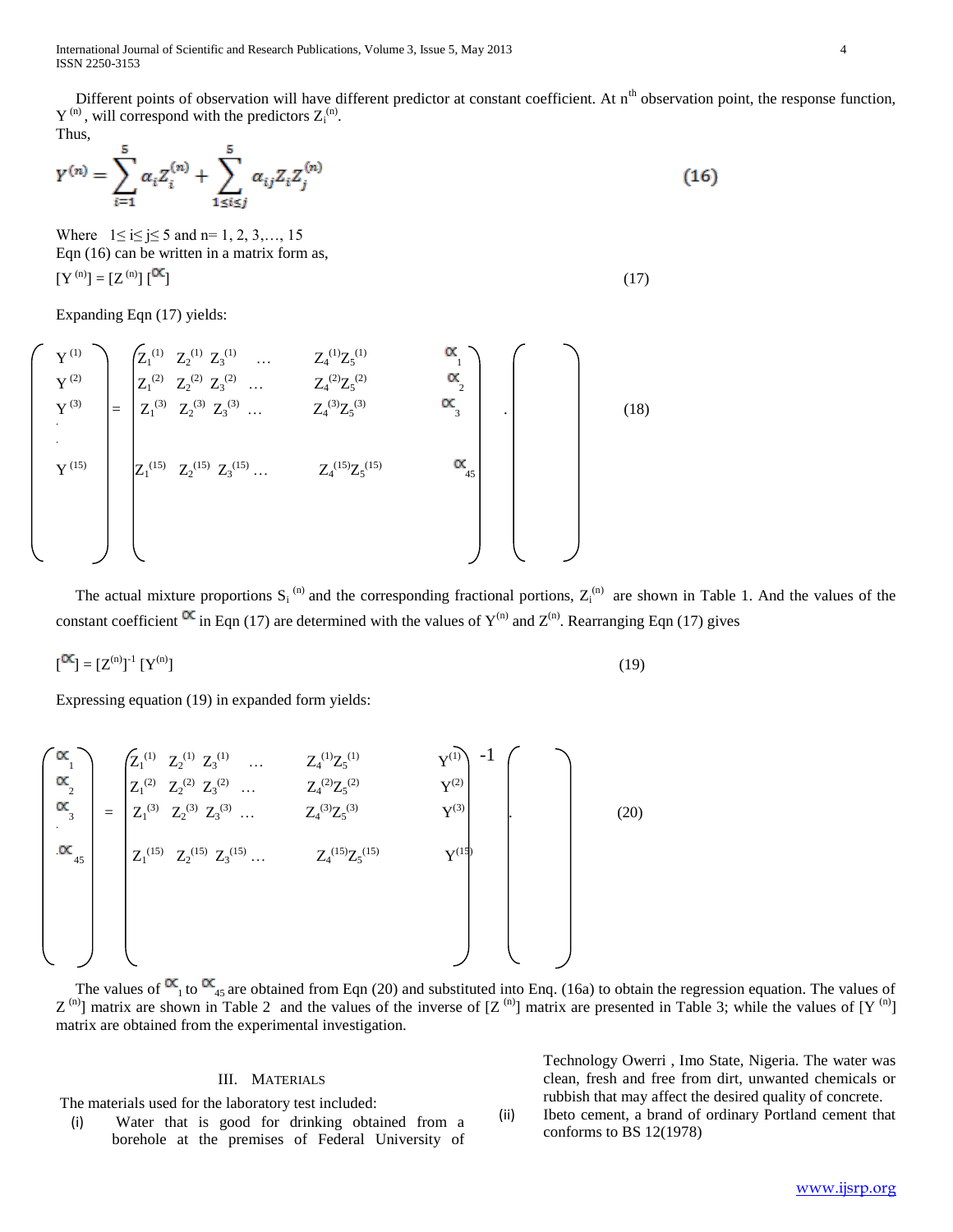- (iii) The fine aggregate, river sand used for this research work were obtained from a flowing river (Otamiri). As at the time of purchase the sharp river sand was wet but free from debris and deleterious matter and clay.
- (iv) The coarse aggregate used for this research work was granite chippings quarried from a quarry in Ishiagu, along Enugu-Port Harcourt express way, a town in Ebonyi state, Nigeria. The granite was sun dried for seven days so they can be free from water. They were sieved through a 20mm British test sieve and the materials passing through the sieve were used to produce concrete with various proportions of termite soil.
- (v) The termite soil was obtained from termite mound above ground termite nest, which was located at the strategic places in the premises of Federal University of Technology Owerri. The soil was sun- dried for two weeks; they were broken down into finer, and sieved to sand-sized particles before it was used in the preparation of concrete.

 The mix ratios used for the simplex design points were obtained using pentahedron factor space for five –component mixture.

### IV. COMPRESSIVE STRENGTH TEST

 Batching of the ingredients was done by mass. Cement was thoroughly mixed together in the dry state with a mixture of river sand/termite soil and granite and then, water added. The mixing continued until a uniform and consistent concrete mix is obtained. The entire concrete was cast in concrete mould of sizes 150 x 150x 150 mm. In all, sixty concrete cubes, two from each mix incorporating various proportions of termite soil, were cast and cured in a curing water tank for 28 days, and then crushed in a universal testing machine. Thirty of the concrete cubes served as control test. Compressive strength of the cubes was calculated using Eqn  $(21)$ :

| Compressive | strength                                  |      |  |
|-------------|-------------------------------------------|------|--|
|             | compressive load of cube at failure $(N)$ |      |  |
|             | cross sectional area of mould $(mm^2)$    | (21) |  |

 The results of the compressive strength test of the concrete cubes are presented in Table 4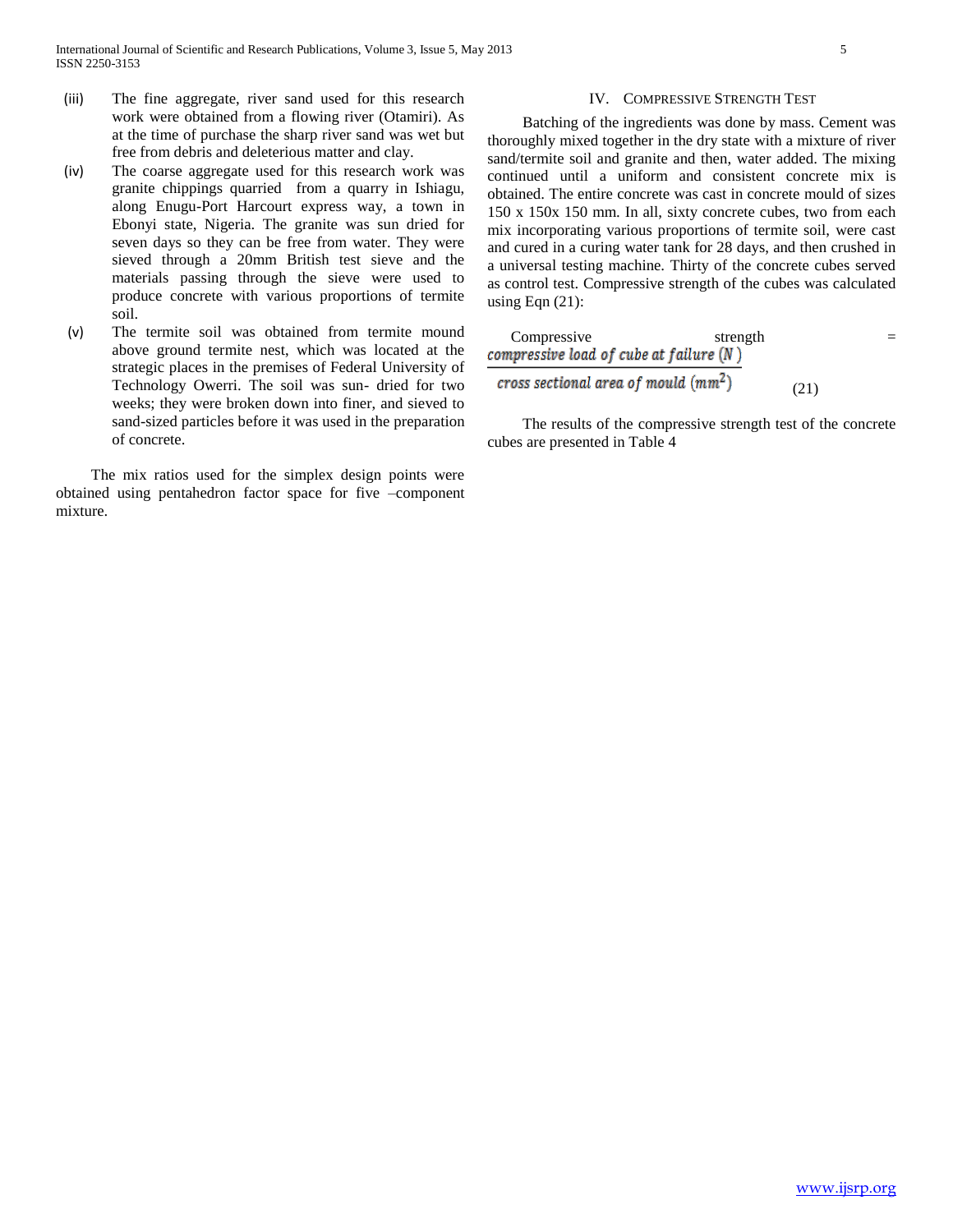| <b>OP</b>       |       |                |                        |       |       | $n = 5$<br>$S_i$ |          |                |                |                |          |                                              |                |                |
|-----------------|-------|----------------|------------------------|-------|-------|------------------|----------|----------------|----------------|----------------|----------|----------------------------------------------|----------------|----------------|
|                 |       |                | Mix Proportions, $S_i$ |       |       | $\overline{1}$   |          |                |                |                |          | <b>Fractional Portions, <math>Z_i</math></b> |                |                |
|                 |       |                |                        |       |       |                  |          |                |                |                |          |                                              |                |                |
|                 | $S_1$ | $S_2$          | $S_3$                  | $S_4$ | $S_5$ | ${\bf S}$        | $Z_1$    |                | $\mathbf{Z}_2$ |                |          | $\mathbf{Z}_3$                               | $\mathbf{Z}_4$ | $\mathbf{Z}_5$ |
| -1              | 0.50  | 1.0            | 1.42                   | 0.08  | 2.50  | 5.500            | 0.090909 |                | 0.181818       |                |          | 0.258182                                     | 0.014545       | 0.454545       |
| $\sqrt{2}$      | 0.55  | 1.0            | $\overline{1.8}$       | 0.2   | 3.00  | 6.550            | 0.083969 |                | 0.152672       |                |          | 0.274809                                     | 0.030534       | 0.458015       |
| 3               | 0.6   | 1.0            | 1.70                   | 0.30  | 4.00  | 7.600            | 0.078947 |                | 0.131579       |                |          | 0.223684                                     | 0.039474       | 0.526316       |
| $\overline{4}$  | 0.45  | 1.0            | 1.60                   | 0.40  | 4.25  | 7.700            | 0.058442 |                | 0.129870       |                |          | 0.207792                                     | 0.051948       | 0.551948       |
| 5               | 0.65  | 1.0            | 1.80                   | 0.60  | 3.50  | 7.550            | 0.086093 |                | 0.132450       |                | 0.238411 |                                              | 0.079470       | 0.463576       |
| 12              | 0.525 | 1.0            | 1.61                   | 0.14  | 2.75  | 6.025            | 0.087137 |                | 0.165975       |                |          | 0.267220                                     | 0.023237       | 0.456432       |
| 13              | 0.55  | 1.0            | 1.56                   | 0.19  | 3.25  | 6.550            | 0.083969 |                | 0.152672       |                |          | 0.238168                                     | 0.029008       | 0.496183       |
| 14              | 0.475 | 1.0            | 1.51                   | 0.24  | 3.375 | 6.600            | 0.071970 |                | 0.151515       |                |          | 0.228788                                     | 0.036364       | 0.511364       |
| 15              | 0.575 | 1.0            | 1.61                   | 0.34  | 3.00  | 6.525            | 0.088123 |                | 0.153257       |                |          | 0.246743                                     | 0.052107       | 0.459770       |
| 23              | 0.575 | 1.0            | 1.75                   | 0.25  | 3.500 | 7.075            | 0.081272 |                | 0.141343       |                |          | 0.247350                                     | 0.035336       | 0.494700       |
| 24              | 0.5   | 1.0            | 1.7                    | 0.3   | 3.625 | 7.125            | 0.070175 |                | 0.140351       |                |          | 0.238596                                     | 0.042105       | 0.508772       |
| 25              | 0.6   | 1.0            | $\overline{1.8}$       | 0.4   | 3.250 | 7.050            | 0.085106 |                | 0.141844       |                |          | 0.255319                                     | 0.056738       | 0.460993       |
| 34              | 0.525 | $\mathbf{1}$   | 1.65                   | 0.35  | 4.125 | 7.650            | 0.068627 |                | 0.130719       |                |          | 0.215686                                     | 0.045752       | 0.539216       |
| $\overline{35}$ | 0.625 | 1.0            | 1.75                   | 0.45  | 3.750 | 7.575            | 0.082508 |                | 0.132013       |                |          | 0.231023                                     | 0.059406       | 0.495050       |
| $\overline{45}$ | 0.55  | 1.0            | $\overline{1.7}$       | 0.5   | 3.875 | 7.625            | 0.072131 |                | 0.131148       |                | 0.222951 |                                              | 0.065574       | 0.508197       |
|                 |       |                |                        |       |       | <b>CONTROL</b>   |          |                |                |                |          |                                              |                |                |
| AC <sub>1</sub> |       | 0.546          | 0.993                  | 1.828 | 0.192 | 3.143            | 6.702    | 0.0815         |                | 0.148          |          | 0.273                                        | 0.029          | 0.469          |
| AC <sub>2</sub> |       | 0.513          | 0.993                  | 1.562 | 0.258 | 3.556            | 6.882    | 0.075          |                | 0.144          |          | 0.227                                        | 0.037          | 0.517          |
| AC <sub>3</sub> |       | 0.530          | 0.993                  | 1.595 | 0.357 | 3.391            | 6.866    | 0.077          |                | 0.145          |          | 0.232                                        | 0.052          | 0.494          |
| AC <sub>4</sub> |       | 0.525          | 1.0                    | 1.630 | 0.245 | 3.438            | 6.838    | 0.077          |                | 0.146          |          | 0.238                                        | 0.036          | 0.503          |
| AC <sub>5</sub> |       | 0.550          | $1.0\,$                | 1.630 | 0.345 | 3.563            | 7.088    | 0.078          |                | 0.141          |          | 0.230                                        | 0.049          | 0.503          |
| AC <sub>6</sub> |       | 0.575          | $1.0\,$                | 1.680 | 0.295 | 3.250            | 6.800    | 0.085          |                | 0.147          |          | 0.247                                        | 0.043          | 0.478          |
| AC <sub>7</sub> |       | 0.538          | 1.0                    | 1.585 | 0.165 | 3.000            | 6.288    | 0.086          |                | 0.159          |          | 0.252                                        | 0.026          | 0.477          |
| $AC_8$          |       | 0.600          | 1.0                    | 1.680 | 0.395 | 3.375            | 7.050    | 0.085          |                | 0.142          |          | 0.238                                        | 0.056          | 0.479          |
| AC <sub>9</sub> |       | 0.520          | 1.0                    | 1.588 | 0.212 | 3.250            | 6.570    | 0.079          |                | 0.152          |          | 0.242                                        | 0.032          | 0.495          |
| $AC_{10}$       |       | 0.550          | 1.0                    | 1.664 | 0.316 | 3.450            | 6.980    | 0.079          |                | 0.143          |          | 0.238                                        | 0.045          | 0.494          |
| $AC_{11}$       |       | 0.545          | 1.0                    | 1.626 | 0.304 | 3.400            | 6.875    | 0.079          |                | 0.145          |          | 0.237                                        | 0.044          | 0.494          |
| $AC_{12}$       |       | 0.545          | 1.0                    | 1.682 | 0.348 | 3.625            | 7.200    | 0.076          |                | 0.139          |          | 0.233                                        | 0.048          | 0.503          |
| $AC_{13}$       |       | 0.570<br>0.545 | 1.0<br>1.0             | 1.642 | 0.283 | 3.200            | 6.695    | 0.085<br>0.079 |                | 0.149          |          | 0.245<br>0.240                               | 0.042<br>0.044 | 0.478<br>0.491 |
| $AC_{14}$       |       | 0.538          |                        | 1.650 | 0.305 | 3.375<br>3.175   | 6.875    |                |                | 0.145<br>0.151 |          |                                              | 0.046          |                |
| $AC_{15}$       |       |                | 1.0                    | 1.589 | 0.306 |                  | 6.608    | 0.081          |                |                |          | 0.240                                        |                | 0.480          |

# **Table 1: Selcted mix proportions, S, and their corresponding fractional portions,Z, based on Osadebe's second-degree polynomial**

Legend: OP is Observation Point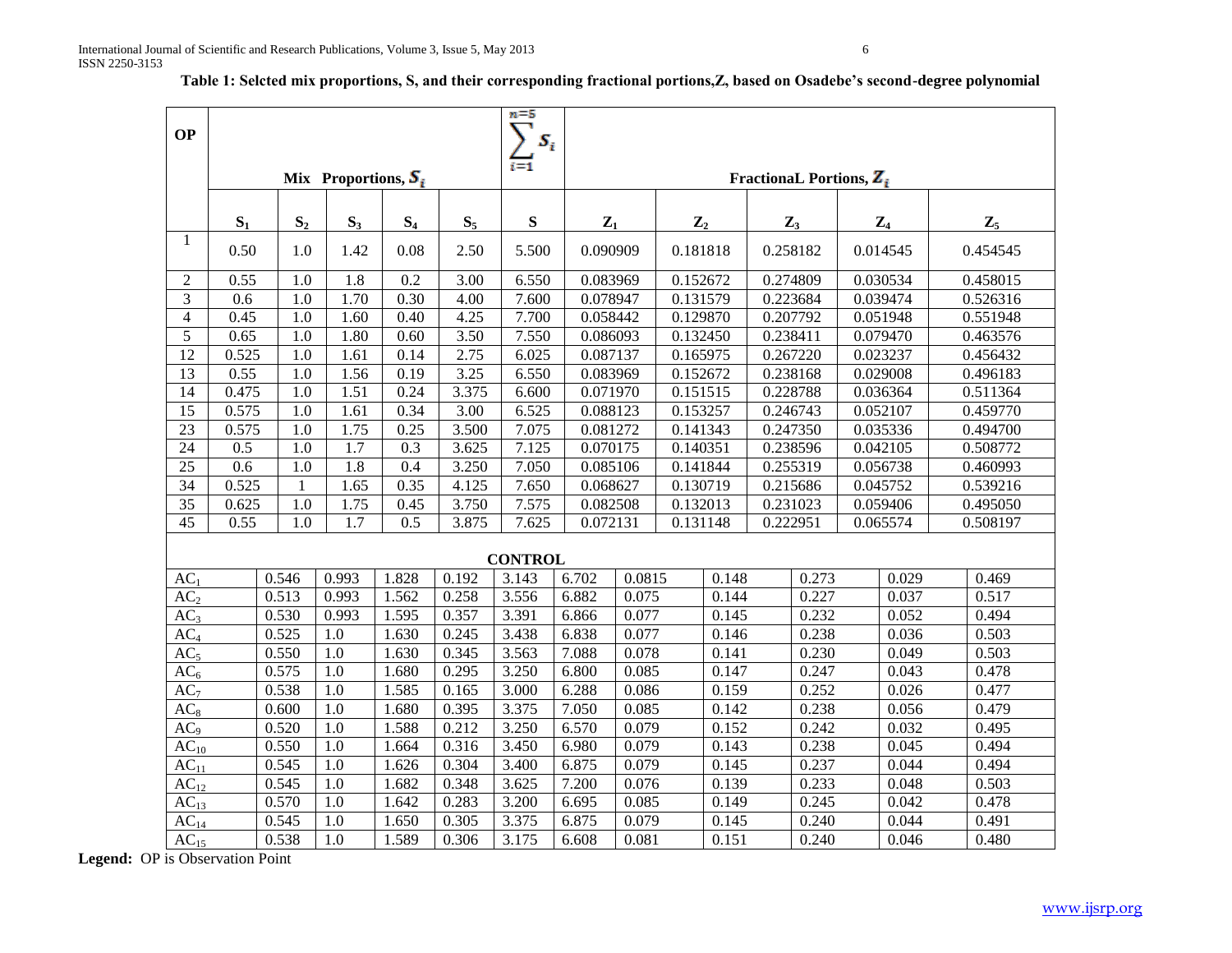| <b>OP</b>      | $Z_1$  | $\mathbf{Z}_2$ | $\mathbf{Z}_3$ | $\mathbf{Z}_4$ | $\mathbf{Z}_5$ | $Z_1Z_2$ | $Z_1Z_3$ | $Z_1Z_4$ | $Z_1Z_5$ | $\mathbf{Z}_2\mathbf{Z}_3$ | $\mathbf{Z}_2\mathbf{Z}_4$ | $Z_2Z_5$ | $Z_3Z_4$ | $Z_3Z_5$ | $Z_4Z_5$ |
|----------------|--------|----------------|----------------|----------------|----------------|----------|----------|----------|----------|----------------------------|----------------------------|----------|----------|----------|----------|
|                |        |                |                |                |                |          |          |          |          |                            |                            |          |          |          |          |
|                | 0.0909 | 0.1818         | 0.2582         | 0.0145         | 0.4545         | 0.0165   | 0.0235   | 0.0013   | 0.0413   | 0.0469                     | 0.0026                     | 0.0826   | 0.0038   | 0.1174   | 0.0066   |
| $\overline{c}$ | 0.0840 | 0.1527         | 0.2748         | 0.0305         | 0.4580         | 0.0128   | 0.0231   | 0.0026   | 0.0385   | 0.0420                     | 0.0047                     | 0.0699   | 0.0084   | 0.1259   | 0.0140   |
| 3              | 0.0789 | 0.1316         | 0.2237         | 0.0395         | 0.5263         | 0.0104   | 0.0177   | 0.0031   | 0.0416   | 0.0294                     | 0.0052                     | 0.0693   | 0.0088   | 0.1177   | 0.0208   |
| 4              | 0.0584 | 0.1299         | 0.2078         | 0.0519         | 0.5519         | 0.0076   | 0.0121   | 0.0030   | 0.0323   | 0.0270                     | 0.0067                     | 0.0717   | 0.0108   | 0.1147   | 0.0287   |
| 5              | 0.0861 | 0.1325         | 0.2384         | 0.0795         | 0.4636         | 0.0114   | 0.0205   | 0.0068   | 0.0399   | 0.0316                     | 0.0105                     | 0.0614   | 0.0189   | 0.1105   | 0.0368   |
| 12             | 0.0871 | 0.1660         | 0.2672         | 0.0232         | 0.4564         | 0.0145   | 0.0233   | 0.0020   | 0.0398   | 0.0444                     | 0.0039                     | 0.0758   | 0.0062   | 0.1220   | 0.0106   |
| 13             | 0.0840 | 0.1527         | 0.2382         | 0.0290         | 0.4962         | 0.0128   | 0.0200   | 0.0024   | 0.0417   | 0.0364                     | 0.0044                     | 0.0758   | 0.0069   | 0.1182   | 0.0144   |
| 14             | 0.0720 | 0.1515         | 0.2288         | 0.0364         | 0.5114         | 0.0109   | 0.0165   | 0.0026   | 0.0368   | 0.0347                     | 0.0055                     | 0.0775   | 0.0083   | 0.1170   | 0.0186   |
| 15             | 0.0881 | 0.1533         | 0.2467         | 0.0521         | 0.4598         | 0.0135   | 0.0217   | 0.0046   | 0.0405   | 0.0378                     | 0.0080                     | 0.0705   | 0.0129   | 0.1134   | 0.0240   |
| 23             | 0.0813 | 0.1413         | 0.2473         | 0.0353         | 0.4947         | 0.0115   | 0.0201   | 0.0029   | 0.0402   | 0.0350                     | 0.0050                     | 0.0699   | 0.0087   | 0.1224   | 0.0175   |
| 24             | 0.0702 | 0.1404         | 0.2386         | 0.0421         | 0.5088         | 0.0098   | 0.0167   | 0.0030   | 0.0357   | 0.0335                     | 0.0059                     | 0.0714   | 0.0100   | 0.1214   | 0.0214   |
| 25             | 0.0851 | 0.1418         | 0.2553         | 0.0567         | 0.4610         | 0.0121   | 0.0217   | 0.0048   | 0.0392   | 0.0362                     | 0.0080                     | 0.0654   | 0.0145   | 0.1177   | 0.0262   |
| 34             | 0.0686 | 0.1307         | 0.2157         | 0.0458         | 0.5392         | 0.0090   | 0.0148   | 0.0031   | 0.0370   | 0.0282                     | 0.0060                     | 0.0705   | 0.0099   | 0.1163   | 0.0247   |
| 35             | 0.0825 | 0.1320         | 0.2310         | 0.0594         | 0.4950         | 0.0109   | 0.0191   | 0.0049   | 0.0408   | 0.0305                     | 0.0078                     | 0.0654   | 0.0137   | 0.1144   | 0.0294   |
| 45             | 0.0721 | 0.1311         | 0.2230         | 0.0656         | 0.5082         | 0.0095   | 0.0161   | 0.0047   | 0.0367   | 0.0292                     | 0.0086                     | 0.0666   | 0.0146   | 0.1133   | 0.0333   |

**Table 3: Inverse of Z(n) Matrix**

| S/N            | $\mathbf{Z}_1$ | $\mathbf{Z}_2$ | $\mathbf{Z}_3$ | $\mathbf{Z}_4$ | $\mathbf{Z}_5$ | $Z_1Z_2$  | $Z_1Z_3$  | $Z_1Z_4$  | $Z_1Z_5$ | $\mathbf{Z}_2\mathbf{Z}_3$ | $\mathbf{Z}_2\mathbf{Z}_4$ | $Z_2Z_5$  | $Z_3Z_4$  | $Z_3Z_5$  | $Z_4Z_5$  |
|----------------|----------------|----------------|----------------|----------------|----------------|-----------|-----------|-----------|----------|----------------------------|----------------------------|-----------|-----------|-----------|-----------|
|                |                |                |                |                |                |           |           |           |          |                            |                            |           |           |           |           |
|                | 80.9           | 1287.0         | 5558.1         | 3805.1         | 238.1          | $-650.1$  | 1376.1    | $-1141.1$ | 284.5    | $-5378.7$                  | 4454.9                     | $-1112.7$ | $-9198.1$ | 2300.7    | $-1903.8$ |
| 2              |                |                |                |                |                |           |           |           |          |                            |                            |           |           |           |           |
|                | 1143.7         | 772.1          | 1798.2         | 399.4          | 22.1           | $-1845.6$ | $-2926.6$ | 1686.7    | 593.1    | 2046.6                     | $-1178.2$                  | $-415.0$  | $-1822.3$ | $-642.8$  | 369.7     |
| 3              |                |                |                |                |                |           |           |           |          |                            |                            |           |           |           |           |
|                | 350.9          | 1306.3         | 144.3          | 2.2            | 29.7           | $-1364.5$ | 461.9     | $-56.6$   | 209.4    | $-873.0$                   | 106.9                      | $-396.1$  | $-35.3$   | 131.0     | $-16.0$   |
| $\overline{4}$ |                |                |                |                |                |           |           |           |          |                            |                            |           |           |           |           |
|                | 0.6            | 114.7          | 877.0          | 169.2          | 782.8          | $-16.2$   | $-45.6$   | 20.1      | 43.0     | 637.8                      | $-280.4$                   | $-602.3$  | $-770.5$  | $-1657.2$ | 728.0     |
| 5              |                |                |                |                |                |           |           |           |          |                            |                            |           |           |           |           |
|                | 5.7            | 7.8            | 77.1           | 3.7            | 16.9           | 13.5      | $-43.2$   | $-9.5$    | 20.2     | $-49.2$                    | $-10.8$                    | 23.0      | 33.9      | $-72.3$   | $-15.9$   |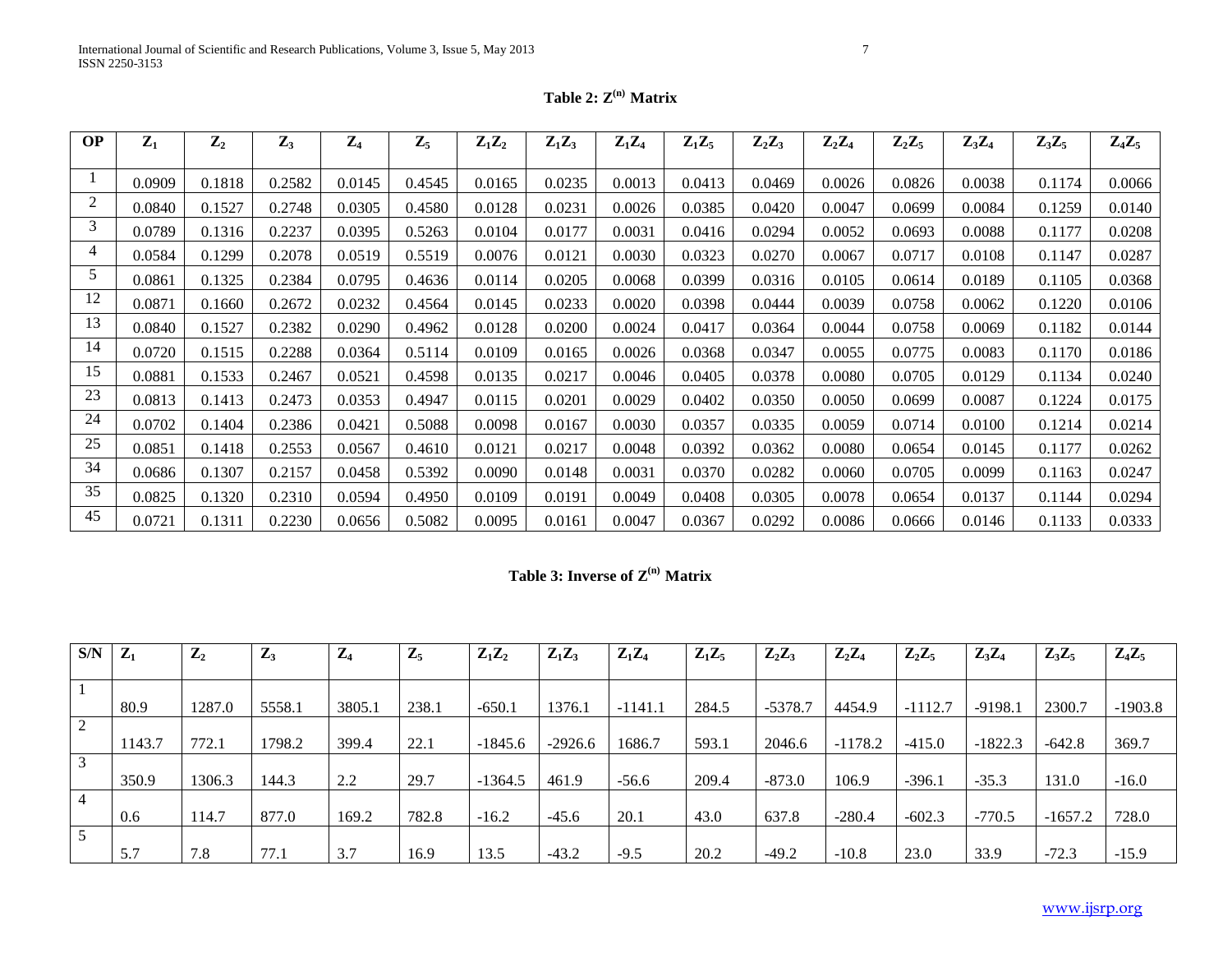International Journal of Scientific and Research Publications, Volume 3, Issue 5, May 2013 8 ISSN 2250-3153

| 12 |           |           |            |           |           |          |           |           |           |           |           |          |         |           |           |
|----|-----------|-----------|------------|-----------|-----------|----------|-----------|-----------|-----------|-----------|-----------|----------|---------|-----------|-----------|
|    | $-615.3$  | $-58.5$   | $-13691.8$ | $-6692.7$ | $-93.4$   | $-557.2$ | 6297.3    | $-4667.4$ | 404.6     | 2370.4    | $-1754.9$ | 152.4    | 19344.5 | $-1682.1$ | 1244.2    |
| 13 |           |           |            |           |           |          |           |           |           |           |           |          |         |           |           |
|    | $-768.7$  | $-5186.4$ | $-7493.3$  | $-3988.5$ | $-436.0$  | 4024.0   | $-4926.7$ | 3602.1    | $-1187.2$ | 12537.1   | $-9156.0$ | 3022.8   | 10934.3 | $-3615.2$ | 2637.8    |
| 14 |           |           |            |           |           |          |           |           |           |           |           |          |         |           |           |
|    | $-67.9$   | $-633.3$  | $-10850.7$ | $-5579.3$ | $-157.5$  | 418.0    | $-1762.5$ | 1266.6    | 212.1     | 5271.9    | $-3784.1$ | $-634.8$ | 15562.0 | 2614.5    | $-1874.9$ |
| 15 |           |           |            |           |           |          |           |           |           |           |           |          |         |           |           |
|    | $-129.7$  | $-1095.0$ | $-4326.0$  | -4047.0   | $-382.0$  | 759.6    | $-1537.8$ | 1490.6    | $-456.5$  | 4376.9    | $-4237.7$ | 1300.0   | 8368.7  | $-2571.0$ | 2486.9    |
| 23 |           |           |            |           |           |          |           |           |           |           |           |          |         |           |           |
|    | $-2763.8$ | $-4093.9$ | $-921.7$   | $-342.3$  | $-110.8$  | 6784.3   | 3112.2    | $-2404.0$ | $-1513.2$ | $-3449.0$ | 2661.2    | 1677.9   | 1190.8  | 751.9     | $-579.6$  |
| 24 |           |           |            |           |           |          |           |           |           |           |           |          |         |           |           |
|    | $-1093.5$ | $-289.6$  | $-158.6$   | $-43.9$   | $-502.4$  | 1050.1   | 733.5     | $-712.9$  | 1431.4    | $-304.5$  | 295.6     | $-594.5$ | 201.4   | $-405.6$  | 393.4     |
| 25 |           |           |            |           |           |          |           |           |           |           |           |          |         |           |           |
|    | $-1311.9$ | $-624.6$  | $-2621.4$  | $-325.2$  | $-83.5$   | 1754.7   | 3811.3    | $-1647.9$ | $-955.2$  | $-2226.0$ | 961.3     | 558.2    | 2036.8  | 1184.4    | $-511.0$  |
| 34 |           |           |            |           |           |          |           |           |           |           |           |          |         |           |           |
|    | $-379.6$  | $-2195.0$ | $-309.9$   | $-133.2$  | $-1117.6$ | 1839.6   | 704.0     | $-462.5$  | $-1335.6$ | $-1658.5$ | 1088.4    | 3148.4   | 406.3   | 1177.0    | $-771.7$  |
| 35 |           |           |            |           |           |          |           |           |           |           |           |          |         |           |           |
|    | $-266.9$  | $-1515.3$ | $-432.3$   | $-0.2$    | $-1.8$    | 1281.5   | $-697.2$  | $-15.5$   | $-44.8$   | 1627.7    | 36.2      | 104.6    | $-19.2$ | $-55.6$   | $-1.2$    |
| 45 |           |           |            |           |           |          |           |           |           |           |           |          |         |           |           |
|    | $-9.9$    | $-62.8$   | $-1474.2$  | $-122.7$  | $-1030.0$ | 50.3     | 248.0     | $-71.7$   | $-207.1$  | $-611.9$  | 176.7     | 511.2    | 850.7   | 2464.5    | $-711.2$  |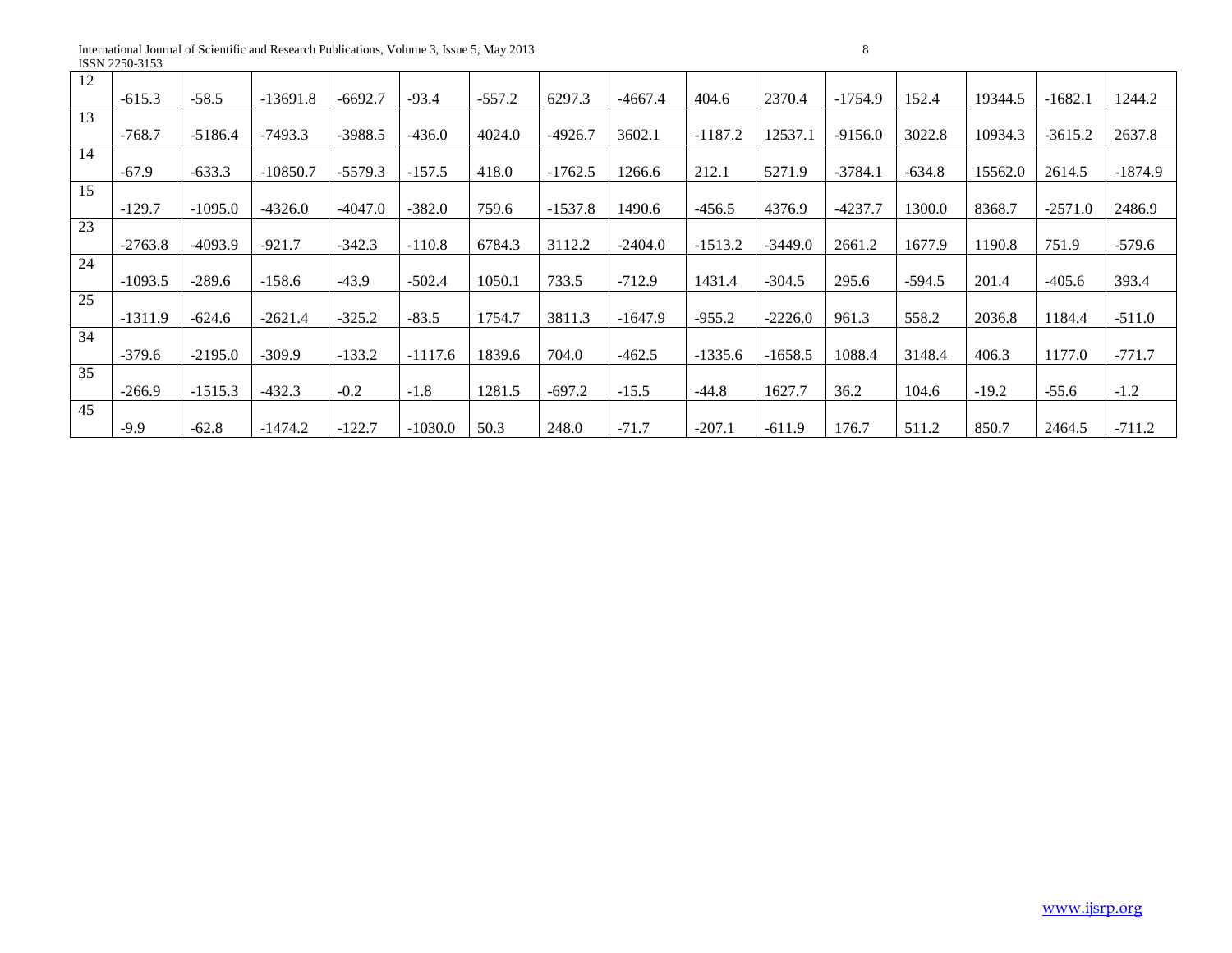| <b>OP</b>         | <b>Replicate 1</b><br>Compressive<br>strength $(N/mm^2)$ | <b>Replicate 1</b><br>Compressive<br>strength $(N/mm^2)$ | <b>Replicate 1</b><br>Compressive<br>strength $(N/mm^2)$ | Average<br>Laboratory<br>Compressive<br>strength $(N/mm^2)$ | <b>Osadebe's Model</b><br>compressive<br>strength<br>result<br>(N/mm <sup>2</sup> ) |  |
|-------------------|----------------------------------------------------------|----------------------------------------------------------|----------------------------------------------------------|-------------------------------------------------------------|-------------------------------------------------------------------------------------|--|
| $\mathbf{1}$      | 25.77                                                    | 26.22                                                    | 20.44                                                    | 24.14                                                       | 24.14                                                                               |  |
| $\overline{2}$    | 24.44                                                    | 21.33                                                    | 27.11                                                    | 24.29                                                       | 24.29                                                                               |  |
| 3                 | 24.89                                                    | 26.67                                                    | 27.78                                                    | 26.45                                                       | 26.45                                                                               |  |
| $\overline{4}$    | 24.22                                                    | 23.33                                                    | 23.11                                                    | 23.55                                                       | 23.55                                                                               |  |
| 5                 | 25.11                                                    | 22.22                                                    | 23.56                                                    | 23.63                                                       | 23.63                                                                               |  |
| 12                | 24.89                                                    | 25.33                                                    | 23.56                                                    | 24.59                                                       | 24.59                                                                               |  |
| $\overline{13}$   | 22.67                                                    | 24.89                                                    | 23.56                                                    | 23.71                                                       | 23.71                                                                               |  |
| 14                | 22.22                                                    | 23.56                                                    | 25.33                                                    | 23.70                                                       | 23.70                                                                               |  |
| $\overline{15}$   | 24.00                                                    | 24.00                                                    | 22.67                                                    | 23.56                                                       | 23.56                                                                               |  |
| 23                | 29.11                                                    | 30.22                                                    | 31.11                                                    | 30.15                                                       | 30.15                                                                               |  |
| 24                | 21.78                                                    | 19.11                                                    | 19.11                                                    | 20.00                                                       | 20.00                                                                               |  |
| $\overline{25}$   | 20.89                                                    | 18.22                                                    | 18.67                                                    | 18.96                                                       | 18.96                                                                               |  |
| 34                | 16.89                                                    | 17.33                                                    | 17.33                                                    | 17.19                                                       | 17.19                                                                               |  |
| $\overline{35}$   | 16.89                                                    | 17.11                                                    | 16.89                                                    | 16.96                                                       | 16.96                                                                               |  |
| 45                | 11.56                                                    | 11.11                                                    | 11.11                                                    | 11.26                                                       | 11.26                                                                               |  |
| $\overline{AC_1}$ | 25.40                                                    | 25.20                                                    | 25.30                                                    | 25.30                                                       | 26.87                                                                               |  |
| AC <sub>2</sub>   | 19.78                                                    | 19.56                                                    | 19.64                                                    | 19.66                                                       | 19.80                                                                               |  |
| AC <sub>3</sub>   | 18.98                                                    | 19.00                                                    | 19.08                                                    | 19.02                                                       | 16.92                                                                               |  |
| AC <sub>4</sub>   | 21.83                                                    | 22.12                                                    | $\overline{2}$ 2.20                                      | $\overline{2}2.05$                                          | 22.06                                                                               |  |
| AC <sub>5</sub>   | 21.78                                                    | 20.00                                                    | 20.89                                                    | 20.89                                                       | 15.86                                                                               |  |
| AC <sub>6</sub>   | 22.91                                                    | 22.53                                                    | 22.78                                                    | 22.74                                                       | 21.70                                                                               |  |
| AC <sub>7</sub>   | 23.78                                                    | 25.11                                                    | 24.22                                                    | 24.37                                                       | 25.57                                                                               |  |
| $AC_8$            | 20.44                                                    | 20.02                                                    | 20.44                                                    | 20.30                                                       | 19.32                                                                               |  |
| AC <sub>9</sub>   | 22.54                                                    | 22.33                                                    | 22.69                                                    | 22.52                                                       | 22.52                                                                               |  |
| $AC_{10}$         | 18.24                                                    | 18.25                                                    | 18.59                                                    | 18.36                                                       | 18.11                                                                               |  |
| $AC_{11}$         | 19.98                                                    | 20.07                                                    | 20.07                                                    | 20.04                                                       | 18.09                                                                               |  |
| $AC_{12}$         | 17.33                                                    | 18.67                                                    | 17.33                                                    | 17.78                                                       | 16.42                                                                               |  |
| $AC_{13}$         | 22.35                                                    | 22.35                                                    | 22.20                                                    | 22.30                                                       | 21.42                                                                               |  |
| $AC_{14}$         | 18.63                                                    | 18.67                                                    | 18.62                                                    | 18.64                                                       | 18.38                                                                               |  |
| AC <sub>15</sub>  | 21.00                                                    | 21.04                                                    | 21.20                                                    | 21.08                                                       | 19.22                                                                               |  |

**Table 4: Compressive strength in N/mm<sup>2</sup>of 28th day old concrete cubes**

**Legend: OP is the Observation points**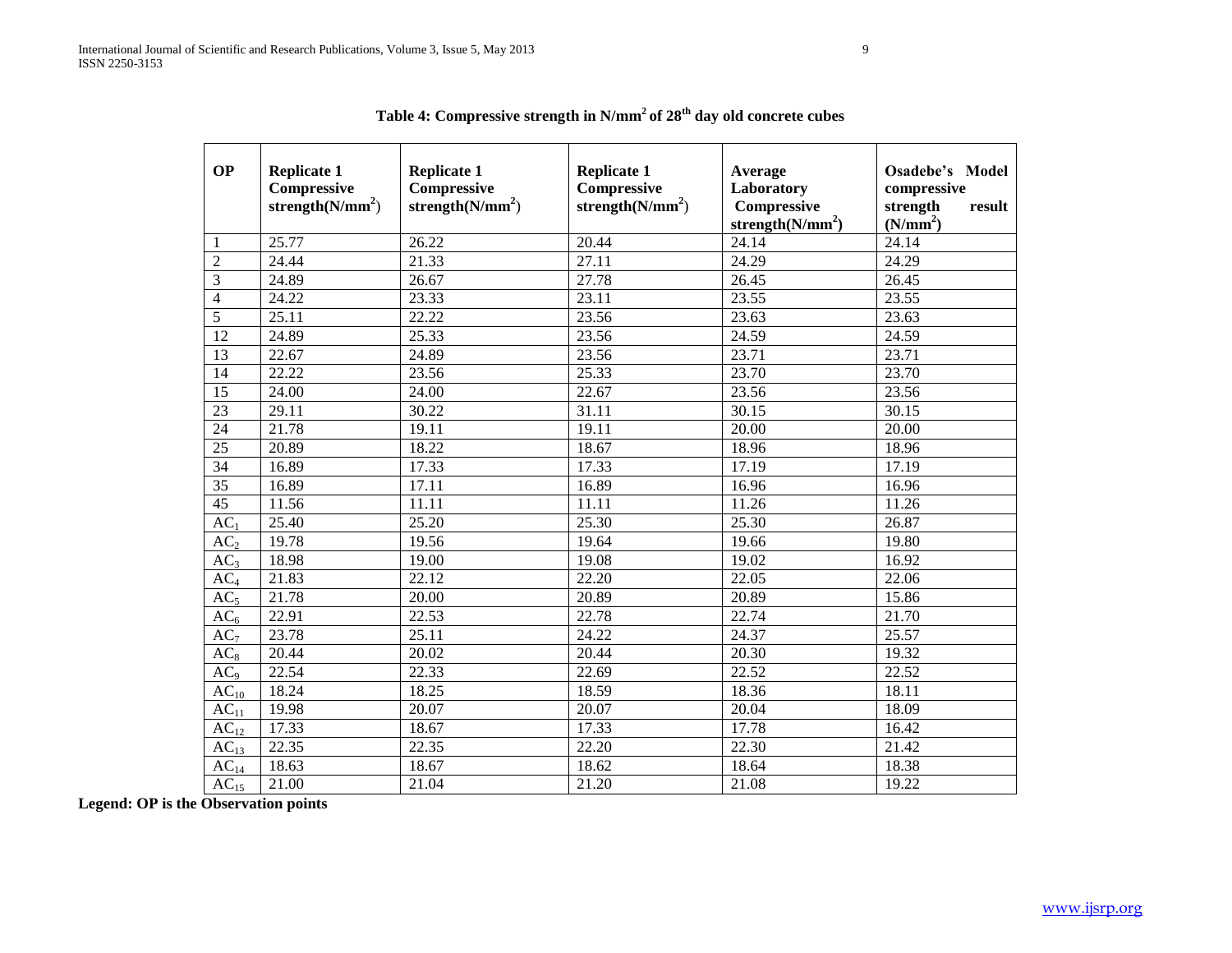International Journal of Scientific and Research Publications, Volume 3, Issue 5, May 2013 10 ISSN 2250-3153

#### **5.1 The Regression Equation**

 The solution of Eqn (20),using the responses in Table 4 and the Z matrix, gives the unknown coefficients of the regression equation as follows:

$$
\begin{aligned} \n\alpha_1 &= 159629.7, \, \n\alpha_2 &= 15708.88, \, \n\alpha_3 &= 3495.77, \, \n\alpha_4 &= 2978.45, \\ \n\alpha_5 &= 353.809 \n\end{aligned}
$$

 $\alpha_{12} = -307398$ ,  $\alpha_{13} = -206593$ ,  $\alpha_{14} = -83697.6$ ,  $\alpha_{15} = -$ 214636,  $\alpha_{23} = -34564.4$ 

 $\alpha_{24} = -61995.4, \alpha_{25} = 19052.46, \alpha_{34} = -42807.7, \alpha_{35} =$ 37643.54,  $\alpha_{45} = -6773.03$ 

Hence, the regression equation is given by Eqn (16a) becomes:

 $Y = 159629.7Z_1 + 15708.88Z_2 - 3495.77Z_3 + 2978.45Z_4 +$  $353.809$  Z<sub>5</sub> –  $307398$ Z<sub>1</sub>Z<sub>2</sub>  $-206593Z_1Z_3 - 83697.6Z_1Z_4 214636Z_1Z_5 - 34564.4Z_2Z_3 -$ 61995.4 $Z_2Z_4$  + 19052.46 $Z_2Z_5$  $-$  42807.7Z<sub>3</sub>Z<sub>4</sub>+37643.54Z<sub>3</sub>Z<sub>5</sub> - 6773.03Z<sub>4</sub>Z<sub>5</sub> (22)

 Eqn (22) is the final second degree polynomial function for the optimization of compressive strength of river sand-termite soil concrete based on Osadebe's second-degree equation.

#### **Test of Adequacy of the Model**

 The test for adequacy of second degree polynomial was done using statistical student's t-test at 95% accuracy level. The compressive strength at the control points

(i.e.  $AC_1$ ,  $AC_2$ ,  $AC_3$ ,  $AC_4$ ,  $AC_5$ ,  $AC_6$ ,  $AC_7$ ,  $AC_8$ ,  $AC_9$ ,  $AC_{10}$  $AC_{11}$ ,  $AC_{12}$ ,  $AC_{13}$ ,  $AC_{14}$ ,  $AC_{15}$ ) were used for the test. The following two hypotheses were tested using statistical student's t-test.

- a) **Null Hypothesis:** There is no significant difference between the laboratory concrete cube strengths and predicted compressive strength results at 95% accuracy level.
- b) **Alternative Hypothesis:** There is a significant difference between the laboratory concrete cube strengths and l predicted strength compressive strength results at 95% accuracy level.

 The test is carried out and presented in Table 5 using the following equations:

Let:  $Y_{\rm E}$  = Responses (compressive strength) from the experii  $Y_M$  = Responses(compressive strength) from the Second  $N =$  Number of observations  $\overline{Di}$  = Difference of  $Y_{\text{R}}$  and  $Y_{\text{M}}$ 

$$
D_A = \frac{\sum_{i=1}^{n} D_i}{N} = \text{Mean of difference of } Y_E \text{ and } Y_M
$$
  

$$
S^2 = \frac{\sum_{i=1}^{n} (DA - D_i)^2}{DA * N^{0.5}} = \text{Variance of difference of } D_i \text{ and } DA
$$

$$
t =
$$
 **S** = Calculated value of t

|                 |               |             | <b>TWO-TAILED t-TEST</b> |           |                 |
|-----------------|---------------|-------------|--------------------------|-----------|-----------------|
| <b>OP</b>       | ${\rm Y_{E}}$ | ${\rm Y_M}$ | $Di Y_E Y_M$             | $DA - Di$ | $(D_A - D_i)^2$ |
| AC <sub>1</sub> | 25.30         | 26.87       | $-1.57$                  | 2.4227    | 5.8695          |
| AC <sub>2</sub> | 19.66         | 19.80       | $-0.14$                  | 0.9927    | 0.9855          |
| AC <sub>3</sub> | 19.02         | 16.92       | 2.10                     | $-1.2473$ | 1.5558          |
| AC <sub>4</sub> | 22.05         | 22.06       | $-0.01$                  | 0.8627    | 0.7443          |
| AC <sub>5</sub> | 20.89         | 15.86       | 5.03                     | $-4.1773$ | 17.450          |
| AC <sub>6</sub> | 22.74         | 21.70       | 1.04                     | $-0.1873$ | 0.0351          |
| AC <sub>7</sub> | 24.37         | 25.57       | $-1.20$                  | 2.0527    | 4.2136          |
| $AC_8$          | 20.30         | 19.32       | 0.98                     | $-0.1273$ | 0.0162          |
| AC <sub>9</sub> | 22.52         | 22.52       | 0.00                     | 0.8527    | 0.7271          |
| $AC_{10}$       | 18.36         | 18.11       | 0.25                     | 0.6027    | 0.3632          |
| $AC_{11}$       | 20.04         | 18.09       | 1.95                     | $-1.0973$ | 1.2041          |
| $AC_{12}$       | 17.78         | 16.42       | 1.36                     | $-0.5073$ | 0.2574          |
| $AC_{13}$       | 22.30         | 21.42       | 0.88                     | $-0.0273$ | 0.0007          |
| $AC_{14}$       | 18.64         | 18.38       | 0.26                     | 0.5927    | 0.3513          |

# **Table 5: Statistical Student's t-test for Osadebe's Regression Model**